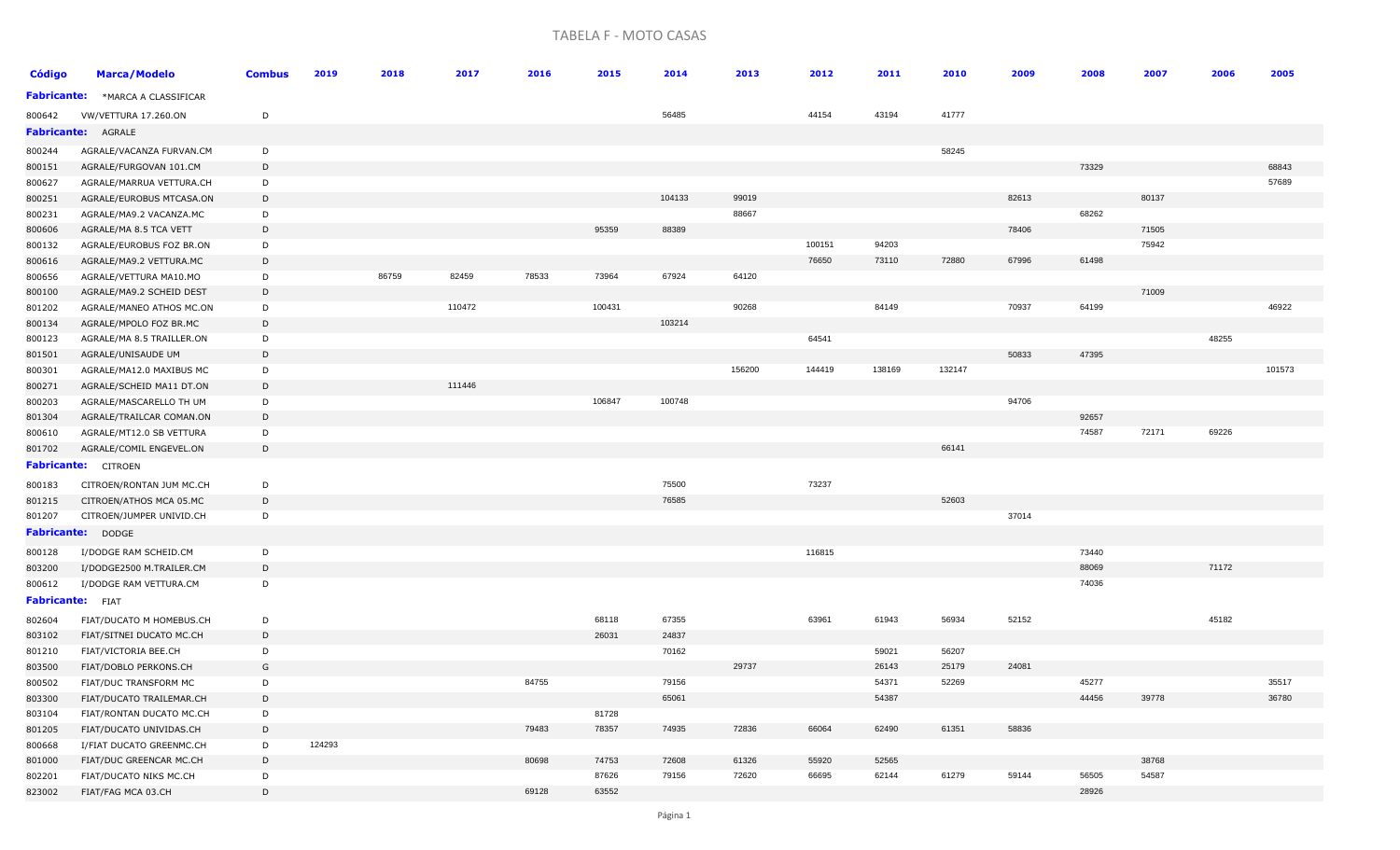| <b>Código</b>    | <b>Marca/Modelo</b>             | <b>Combus</b> | 2019   | 2018   | 2017   | 2016   | 2015   | 2014   | 2013   | 2012   | 2011   | 2010   | 2009   | 2008   | 2007  | 2006  | 2005  |
|------------------|---------------------------------|---------------|--------|--------|--------|--------|--------|--------|--------|--------|--------|--------|--------|--------|-------|-------|-------|
| 800247           | FIAT/DUCATO REVESCAP.CH         | D             |        |        |        | 78787  | 73544  | 72547  | 70936  |        |        |        |        |        | 55085 |       |       |
| 801201           | FIAT/DUCATO ATHOS MC.CH         | D             |        |        |        |        |        |        | 53542  |        |        |        | 45657  | 42574  |       |       |       |
| 801704           | FIAT/ENGEVEL DUCATO M.CH        | D             |        |        |        |        |        |        |        |        |        | 59826  |        |        |       |       |       |
| 800153           | FIAT/DUCATO MC CIRILO.CH        | D             |        |        |        |        |        |        |        |        | 56872  |        |        |        |       |       |       |
| 802803           | FIAT/DUCATO GCASA MC.CH         | D             |        |        |        |        |        | 70304  |        | 49707  |        | 45337  | 43071  |        | 41000 |       |       |
| 800159           | FIAT/DELKA MOTORHOME.CH         | D             |        |        |        |        | 84527  |        |        | 61111  | 58786  | 56466  |        |        | 52758 | 50779 |       |
| Fabricante: FORD |                                 |               |        |        |        |        |        |        |        |        |        |        |        |        |       |       |       |
| 800234           | I/FORD TRANSIT MAR MC.CH        | D             |        |        |        |        |        |        | 154893 |        | 153472 |        |        |        |       |       |       |
| 800248           | FORD/CARGO2423 AT MD.CM         | D             |        |        |        |        |        |        | 118630 |        |        |        |        |        |       |       |       |
| 801602           | FORD/ITAPOA OFFROAD.CT          | D             |        |        |        | 85800  | 83963  |        |        |        | 74333  |        |        |        |       |       |       |
| 802101           | I/FORD TRANSIT PFISTE.CH        | D             |        |        |        |        |        |        |        | 51097  | 49244  |        | 40015  |        |       |       |       |
| 802103           | FORD/DUARON 4X4 MHOME.CM        | D             |        |        | 121405 | 113254 |        | 105554 |        | 95959  | 93080  | 90201  |        |        |       |       |       |
| 802613           | I/FORD HOMEBUS TRANSIT.C        | D             |        |        |        |        |        |        | 145991 |        | 134167 |        |        |        |       |       |       |
| 800636           | I/FORD VETTURA TRANS.CH         | D             |        |        |        |        |        |        |        | 122343 | 116407 | 105955 |        | 63047  |       |       |       |
| 801213           | FORD/VICTORIA F4000.CM          | D             |        | 102645 |        |        | 93595  | 87396  |        |        | 72694  |        | 69348  |        |       |       |       |
| 800148           | FORD/TRAILERCAR HOME.CT         | D             |        |        |        |        | 74956  | 71784  |        |        | 67941  | 63378  |        |        |       |       |       |
| 800620           | FORD/F4000 VETTURA.CM           | D             |        |        |        |        |        |        |        |        |        | 72664  | 71531  | 69675  |       |       |       |
| 801101           | I/FORD350L ANHANGUERA.CH        | D             |        |        |        |        |        |        |        |        | 61154  |        | 54875  | 50707  |       |       |       |
| 801220           | I/FORD VICTORIA TRANS.CH        | D             |        |        |        |        |        |        | 87684  | 83509  | 79532  |        |        |        |       |       |       |
| 800158           | FORD/C815 TOURLIFE.CM           | D             |        |        |        |        |        | 75713  |        |        | 66200  |        |        |        | 63461 |       | 58840 |
|                  | <b>Fabricante:</b> FREIGHTLINER |               |        |        |        |        |        |        |        |        |        |        |        |        |       |       |       |
|                  | I/FREIGHTLINER PALAZZO T        |               |        |        |        |        |        | 168630 |        |        |        |        |        |        |       |       |       |
| 800181           |                                 | D             |        |        |        |        |        |        |        |        |        |        |        |        |       |       |       |
|                  | Fabricante: GM - CHEVROLET      |               |        |        |        |        |        |        |        |        |        |        |        |        |       |       |       |
| 804201           | CHEVROLET/DUARON AT S.CH        | D             |        |        |        | 100183 |        |        | 85156  |        |        |        |        |        |       |       |       |
|                  | <b>Fabricante:</b> HYUNDAI      |               |        |        |        |        |        |        |        |        |        |        |        |        |       |       |       |
| 800114           | HYUNDAI/SCHEID CONECT.CH        | D             |        |        |        |        |        |        |        |        |        |        |        |        | 36666 |       |       |
|                  | Fabricante: IVECO-FIAT          |               |        |        |        |        |        |        |        |        |        |        |        |        |       |       |       |
| 801100           | IVECO/ANHANGUERA MT.CM          | D             | 212982 | 203715 | 193920 | 184685 | 175891 | 161541 | 148362 | 141296 | 123746 | 110173 | 103571 | 101628 | 99587 | 98358 | 94802 |
| 801001           | IVECO/D GREENCAR MC.CH          | D             |        | 94581  | 89247  |        |        |        | 82418  |        | 79425  | 73429  | 68153  |        |       |       |       |
| 802500           | IVECO/D SANTO INACIO.CM         | D             |        |        |        | 78228  |        | 68423  | 62842  | 58789  | 57376  | 52460  | 49298  | 44622  |       |       |       |
| 802000           | IVECO/D CHAPECO MC.CM           | D             |        |        | 86033  | 81936  | 73786  | 65635  |        | 59108  | 55619  |        | 50163  | 47349  | 45814 |       |       |
| 800663           | IVECO/NEW DAILY 70C17.CM        | D             |        | 100977 |        | 84882  |        |        |        |        |        |        |        |        |       |       |       |
| 800652           | IVECO/RONTAN DAILY MC.CM        | D             |        |        |        |        |        |        |        |        | 60510  | 54652  |        |        |       |       |       |
| 801208           | IVECO/DAILY ATHOS.CM            | D             |        | 129221 | 123363 |        |        | 117388 | 110685 |        | 97907  |        |        |        | 77546 |       |       |
| 801219           | IVECO/AUTOM CAMARI CO.CM        | D             |        | 134521 | 115606 |        |        |        | 62028  | 61976  |        |        |        |        |       |       |       |
| 801211           | IVECO/VICTORIA SBEE.CM          | D             |        | 83339  |        | 79786  |        |        |        |        | 63323  | 57890  |        | 57394  |       | 52982 | 50460 |
| 801303           | IVECO/TRAILCAR CONCOR.MC        | D             |        |        |        |        |        |        |        |        |        |        |        |        | 93264 |       |       |
| 801217           | IVECO/VICTORIA CONEX.CM         | D             |        |        | 97760  |        | 95036  | 87283  | 80161  | 75995  | 72370  |        |        |        | 64878 |       |       |
| 802501           | IVECO/SANTO INACIO 70.CM        | D             |        |        | 88492  | 77709  | 73131  | 67162  | 61684  | 54977  | 53177  | 51213  |        |        |       |       |       |
| 801601           | IVECO/ITAPOA ACONC.CM           | D             |        |        |        | 95784  | 91224  | 83783  | 76946  | 68278  | 64185  | 56916  | 54630  | 51096  | 48828 |       |       |
| 800615           | IVECO/DAILY VETTURA.CM          | D             |        |        |        |        |        |        | 66767  |        | 58137  | 55757  | 51365  | 50393  | 48613 |       | 42658 |
| 801600           | IVECO/D ITAPOA PETIT.CH         | D             |        |        |        |        |        | 100138 | 91968  |        | 74764  | 72757  | 71449  | 62630  | 58592 |       |       |
| 800649           | IVECO/VETTURA 70C17.CM          | D             |        |        |        | 198782 | 189877 | 179327 | 176894 | 173931 |        |        |        |        |       |       |       |
| 802610           | IVECO/D5013 HOMEBUS.CM          | D             |        |        |        |        |        |        |        |        |        |        |        |        | 40772 | 39048 | 37985 |
| 800218           | IVECOFIAT/DAILYCIRILO.MC        | D             |        |        |        |        |        |        |        | 76823  |        |        | 60316  |        |       |       | 36710 |
| 802800           | IVECO/DAILY GCASA MTC2          | D             |        |        |        |        |        |        | 61444  |        |        | 48964  |        |        |       |       |       |
| 803203           | IVECO/DAILY M.TRAILER.CM        | D             |        |        | 80859  | 77009  | 73342  | 69155  | 63512  | 58553  | 57963  | 51300  |        | 48926  | 42072 |       |       |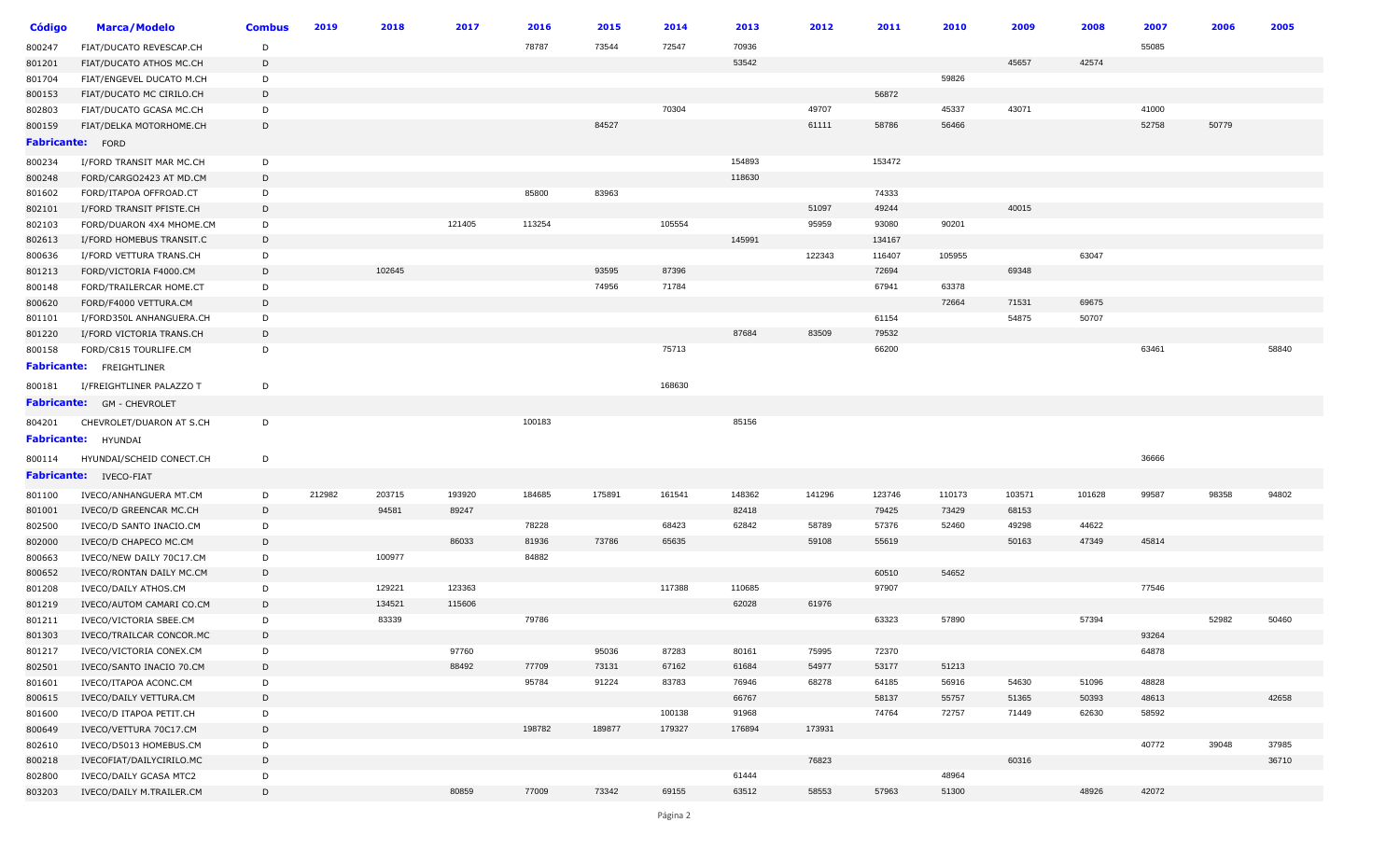| Código | <b>Marca/Modelo</b>       | <b>Combus</b> | 2019   | 2018   | 2017   | 2016   | 2015            | 2014   | 2013  | 2012   | 2011  | 2010  | 2009  | 2008  | 2007  | 2006   | 2005  |
|--------|---------------------------|---------------|--------|--------|--------|--------|-----------------|--------|-------|--------|-------|-------|-------|-------|-------|--------|-------|
| 800206 | IVECO/D CC1 THB UM.CM     | D             |        |        | 85307  |        |                 |        | 60431 |        |       |       |       |       |       |        |       |
| 803303 | IVECO/DAILY TRAILEMAR.CH  | D             |        |        |        |        |                 |        |       |        |       |       | 47807 | 44503 |       |        |       |
| 800130 | IVECO/DAILY 55 GIZAK.CM   | D             |        |        |        |        |                 |        | 65725 | 62383  |       | 47994 | 46429 | 44044 | 43162 |        |       |
| 803100 | IVECO/DAILY SITNEI MC.CH  | D             |        |        |        |        |                 | 62872  |       |        |       | 45061 | 43138 | 39010 | 37645 |        |       |
| 802611 | IVECO/HOMEBUS 35S14 A.CH  | D             |        |        |        |        | 85651           |        |       |        |       | 60002 |       |       |       |        |       |
| 803306 | IVECO/DAILY TRAILEMAR.CM  | D             |        |        |        |        |                 |        |       | 55994  |       |       | 49973 |       |       |        |       |
| 802609 | IVECO/D 55C16 HOMEBUS.CM  | D             |        |        |        |        |                 |        |       |        | 73997 | 69721 |       | 67692 |       |        |       |
| 800259 | IVECO/DAILAY 70 ALFLEN.CM | D             |        | 84908  | 82907  | 78070  |                 | 69594  |       |        |       |       |       |       |       |        |       |
| 800126 | IVECO/SCHEID CONECT.CH    | D             |        |        |        |        |                 |        |       |        |       | 53393 |       |       |       |        |       |
| 800112 | IVECO/DAILY MCA ITU.CM    | D             |        |        |        |        | 69734           | 65897  |       |        |       |       | 45722 | 43200 |       |        |       |
| 802605 | IVECO/DC3813 HOME BUS.CM  | D             |        |        |        |        |                 |        |       |        |       |       |       |       |       | 61650  |       |
| 800106 | IVECO/D SCHEID CONEC.CM   | D             |        | 82473  | 78546  | 76586  | 74528           |        | 61470 | 53712  | 53637 | 53352 |       | 49204 | 47592 |        |       |
| 800105 | IVECO/DAILY6013 SCHEID C  | D             |        |        |        |        |                 |        |       |        |       |       |       |       |       |        | 38554 |
| 800635 | IVECO/VETTURA ADVENT.CM   | D             |        |        |        |        |                 |        |       |        |       | 52761 |       |       |       |        |       |
| 802502 | IVECO/SANTOINACIO 85D.CM  | D             | 276806 | 266417 | 253729 | 241648 |                 | 205239 |       |        |       |       |       |       |       |        |       |
| 800127 | IVECO/DAILY 70 GIZAK.CM   | D             |        |        |        | 75482  | 71888           | 67689  | 64039 | 61582  | 58488 | 53535 |       |       | 47185 |        |       |
|        | <b>Fabricante:</b> JINBEI |               |        |        |        |        |                 |        |       |        |       |       |       |       |       |        |       |
| 801236 | I/JINBEI VICTORIA TOP.CH  | D             |        |        |        |        |                 |        |       |        | 42575 |       |       |       |       |        |       |
| 801236 | I/JINBEI VICTORIA TOP.CH  | G             |        |        |        |        |                 |        |       |        | 41935 |       |       |       |       |        |       |
|        | <b>Fabricante:</b> M.BENZ |               |        |        |        |        |                 |        |       |        |       |       |       |       |       |        |       |
|        |                           |               |        |        |        |        |                 |        |       |        |       |       |       |       |       |        |       |
| 800129 | I/M.BENZ 311CDI ITU.CH    | D             |        | 136434 |        |        | 64704<br>115606 | 61983  | 60364 | 56351  |       |       | 53021 |       |       |        |       |
| 800178 | I/M.BENZ MAR MCA03.CM     | D             |        |        |        |        |                 | 110102 |       |        |       |       |       |       |       |        |       |
| 800173 | MBENZ/MPOLPR TOURLIFE.ON  | D             |        |        |        |        |                 |        |       |        |       | 96985 |       |       | 91828 |        |       |
| 800168 | M.BENZ/TRAILERCAR MH.ON   | D             |        |        |        |        |                 |        |       |        |       | 71437 |       |       |       | 63800  | 61345 |
| 800167 | I/M.BENZ RF SP515 UMT.CM  | D             |        |        |        |        |                 | 60792  |       |        |       |       |       |       |       |        |       |
| 800645 | M.BENZ/ACCELO815 AU M.CM  | D             |        |        | 108685 |        | 94950           | 90201  | 86908 | 79816  |       |       |       |       |       |        |       |
| 800157 | M.BENZ/INDUSCAR U MC1.ON  | D             |        |        |        |        | 97166           |        |       |        |       |       |       |       | 76397 | 73390  | 69964 |
| 800154 | M.BENZ/ANCAR DOM I.ON     | D             |        |        |        |        |                 | 238524 |       | 207424 |       |       |       |       |       |        |       |
| 800152 | I/M.BENZ515CDI UNIVID.CM  | D             |        | 79183  |        | 76324  |                 | 70673  |       | 61221  |       |       |       |       |       |        |       |
| 800147 | I/M.BENZ PROCOP MCA11.CM  | D             | 76986  | 72238  | 68799  | 65645  | 61909           | 59529  | 52972 | 52100  |       |       |       |       |       |        |       |
| 800146 | I/M.BENZ MAR MCA 06.CM    | D             |        |        |        | 74048  |                 | 70786  | 63523 | 59119  |       |       |       |       |       |        |       |
| 800197 | I/M.BENZ ECOXT 311 UM.CH  | D             |        |        |        |        | 79249           |        |       |        |       |       |       |       |       |        |       |
| 800408 | M.BENZ/915 INDUST STAR    | D             |        |        |        |        |                 | 64048  |       |        |       |       |       | 88062 | 81941 | 73849  | 59998 |
| 800185 | I/M.BENZ CLA-HER MCA4.CM  | D             |        |        |        |        |                 |        |       |        |       |       |       |       |       | 100646 |       |
| 800404 | M.BENZ/0500M INDUST SUP   | D             |        |        |        |        |                 |        |       |        |       |       |       | 65079 |       |        | 94162 |
| 800261 | M.BENZ/COMIL TCA SVLT.ON  | D             |        |        |        |        |                 |        |       |        |       |       |       |       |       |        |       |
| 800661 | I/M.BENZ NEW SPRT 515.CM  | D<br>D        |        | 102929 | 87854  |        |                 |        |       |        | 81038 |       |       |       |       |        |       |
| 800122 | M.BENZ/LO814 GIZAK.ON     |               |        |        |        |        |                 |        |       |        |       |       |       |       |       |        |       |
| 800113 | M.BENZ/OH1622 SCHEID.ON   | D             |        | 72847  |        |        |                 |        |       |        |       |       |       | 91898 |       |        |       |
| 800270 | I/M.BENZ SCHEID 415 F.CM  | D             |        |        |        |        | 63740           |        |       |        |       |       |       |       |       |        |       |
| 800107 | I/M.BENZ SPR SCHEID.CM    | D             |        |        |        | 65521  |                 | 60254  | 56770 |        | 50462 |       |       |       |       |        |       |
| 800268 | I/M.BENZ SCHEID S 515.CM  | D             |        | 101208 | 86161  |        |                 |        |       |        |       |       |       |       |       |        |       |
| 800664 | I/M.BENZ NEW SPRT 415.CM  | D             |        | 103327 | 98409  |        |                 |        |       |        |       |       |       |       |       |        |       |
| 800666 | I/M.BENZ SPR DELKA MH.CM  | D             |        |        | 69233  |        |                 |        |       |        |       |       |       |       |       |        |       |
| 800266 | I/M.BENZ ECOXT 313 UM.CH  | D             |        | 92660  |        |        |                 |        |       |        |       |       |       |       |       |        |       |
| 800133 | I/M.BENZ FOZ BR.CM        | D             |        |        |        |        |                 |        |       | 106585 | 96291 |       |       |       |       |        | 68685 |
| 800800 | I/M.BENZ SPRINTERNIKS MC  | D             | 101933 | 97079  | 92456  |        | 81825           | 78256  | 73794 | 71175  | 66350 | 65944 | 55912 | 52839 | 46017 | 45037  | 42270 |
| 800245 | I/M.BENZ VACANZA 310.CM   | D             |        |        |        |        |                 | 71352  |       |        |       |       | 49734 |       |       |        |       |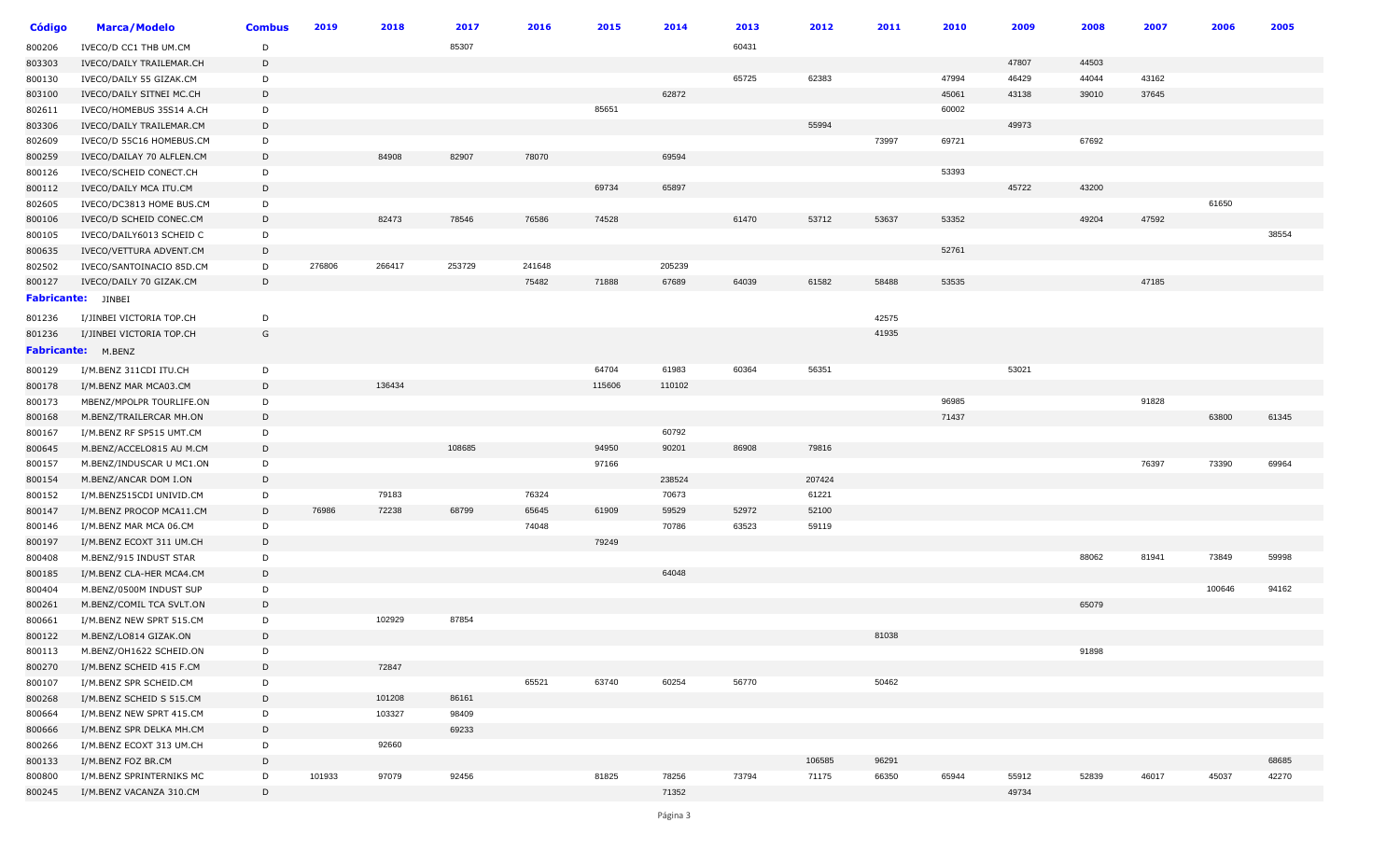| <b>Código</b> | <b>Marca/Modelo</b>      | <b>Combus</b> | 2019   | 2018   | 2017   | 2016   | 2015   | 2014   | 2013   | 2012   | 2011  | 2010  | 2009   | 2008   | 2007   | 2006  | 2005  |
|---------------|--------------------------|---------------|--------|--------|--------|--------|--------|--------|--------|--------|-------|-------|--------|--------|--------|-------|-------|
| 800603        | M.BENZ/LO915 VETTURA MED | D             |        |        |        |        |        |        |        |        |       |       |        | 74981  |        |       |       |
| 800222        | M.BENZ/COMIL TCA.ON      | D             |        |        | 100194 |        |        | 87126  | 82151  |        | 71449 | 69562 | 63067  |        | 57358  |       |       |
| 800445        | I/M.BENZ STOINACIO 69.CM | D             | 223096 | 210073 | 193182 |        |        |        |        |        |       |       |        |        |        |       |       |
| 800217        | I/M.BENZ SPRT MAR MC CM  | D             |        |        | 81788  |        |        | 72595  | 66923  |        | 61289 |       | 47485  |        | 44387  |       |       |
| 800441        | I/M.BENZ SERRO 515 S.CM  | D             |        |        |        |        | 88254  |        |        | 72363  |       |       |        |        |        |       |       |
| 800604        | M.BENZ/OH1418 VETTURA GR | D             |        |        |        |        |        |        |        |        |       |       |        |        |        |       | 99257 |
| 800216        | I/M.BENZ SPRT CHAPECO.CM | D             |        | 87387  | 74469  | 71500  | 68096  | 65199  | 60297  | 55730  | 51904 | 49806 |        | 44220  | 41716  | 40063 | 38796 |
| 800207        | I/M.BENZ CDISP THB UM.CM | D             |        |        |        |        |        |        |        | 71849  |       | 63370 | 59610  | 56257  |        |       |       |
| 800440        | I/M.BENZ VICTORIA 415.CM | G             |        |        | 90259  |        |        |        |        |        |       |       |        |        |        |       |       |
| 800440        | I/M.BENZ VICTORIA 415.CM | D             |        | 96057  | 91635  | 84517  | 81633  | 75333  | 74666  |        |       |       |        |        |        |       |       |
| 800633        | M.BENZ/BUSSCAR VETT.ON   | D             |        |        |        |        |        |        |        |        |       |       |        |        |        | 94533 |       |
| 800614        | M.BENZ/C VETTURA G.ON    | D             |        |        |        |        |        |        |        |        |       |       | 72494  |        |        |       | 66848 |
| 800179        | I/M.BENZ SITNEI 515 U.CM | D             | 89419  | 73490  |        | 65287  |        |        |        |        |       |       |        |        |        |       |       |
| 800439        | I/M.BENZ RF SP415 UMT.CM | D             |        |        |        |        | 58380  |        |        | 49759  |       |       |        |        |        |       |       |
| 800263        | M.BENZ/A2426EUROTRUCK.CM | D             |        | 193042 |        |        |        |        |        |        |       |       |        |        |        |       |       |
| 800437        | I/M.BENZ STOINACIO SP CM | D             | 259692 | 244532 | 220336 | 217700 | 190867 | 177867 | 157155 | 156416 |       |       |        |        |        |       |       |
| 800617        | M.BENZ/OH1518 VETTURA.ON | D             |        |        |        |        |        |        |        |        |       |       |        | 125689 |        |       |       |
| 800194        | I/M.BENZ 415 GT EURO.CM  | D             | 114091 | 97446  | 93541  | 88856  |        |        |        |        |       |       |        |        |        |       |       |
| 800621        | M.BENZ/LO812 VETTURA.MO  | D             |        |        |        |        |        |        |        |        |       |       |        |        | 60009  |       |       |
| 800622        | I/M.BENZ VETTURA SPR.CM  | D             |        | 77464  | 74343  | 70660  | 67296  | 64091  | 59666  | 55545  | 47797 | 45764 |        |        |        |       |       |
| 800191        | M.BENZ/SOLLETEC MCA02.CM | D             |        |        |        |        | 74917  |        |        |        |       |       |        |        |        |       |       |
| 800188        | M.BENZ/MOTORCASA.ON      | D             |        |        |        |        |        |        |        |        |       |       |        | 97535  | 92002  |       |       |
| 800186        | I/M.BENZ FAG MCA 03.CH   | D             |        |        | 79127  |        |        |        |        |        |       |       |        |        |        |       |       |
| 800446        | I/M.BENZ PCIA 415 MCA.CM | D             |        |        | 75098  |        |        |        |        |        |       |       |        |        |        |       |       |
| 800201        | M.BENZ/COMIL TH UM       | D             |        |        |        |        |        |        |        |        |       |       | 68087  |        |        |       | 62668 |
| 800632        | M.BENZ/INDUSCAR VETT.ON  | D             |        |        |        |        |        |        |        |        |       |       |        |        | 88656  |       |       |
| 802001        | M.BENZ/MASCA CHAPECO.ON  | D             |        |        |        |        |        |        |        |        |       |       | 71098  | 70115  | 61202  |       |       |
| 801800        | M.BENZ/MODIFICAR VRS.ON  | D             |        |        | 81521  |        | 71340  |        | 64263  |        |       |       |        |        |        |       |       |
| 800801        | I/M.BENZ SPRINTER 101.CM | D             |        |        | 66907  | 62579  | 59597  | 56078  | 53105  | 50577  | 49149 |       | 47123  | 46418  | 45726  | 43723 | 41720 |
| 802614        | I/M.BENZ H BUS SPRINT.CM | D             |        | 94186  | 86354  | 83007  | 77929  | 73588  | 70127  | 66891  | 64444 |       |        |        |        |       |       |
| 801222        | I/M.BENZ313CDI UNIVID.CM | D             |        |        | 86827  |        |        |        |        |        | 50492 |       |        | 49929  |        | 47874 | 45611 |
| 803308        | I/M.BENZ311 TRAILEMAR.CH | D             |        |        |        |        | 62174  | 59169  |        | 54491  |       |       | 47567  |        |        |       |       |
| 801224        | I/M.BENZ415CDI UNIVID.CM | D             |        | 97110  | 88620  | 84122  | 80914  | 76913  |        |        |       |       |        |        |        |       |       |
| 801801        | I/M.BENZ SPRMODIFICAR.CM | D             |        |        |        |        | 57687  |        |        |        | 49902 | 48763 |        |        |        |       |       |
| 801234        | I/M.BENZ VICTORIA 515.CM | D             |        | 98528  | 94164  | 87719  | 84563  | 78150  | 76729  | 67498  |       |       |        |        |        |       |       |
| 801237        | M.BENZ/MPOLO ATH MC.ON   | D             |        |        |        |        | 118724 |        |        |        |       |       |        |        | 94238  |       |       |
| 801603        | I/M.BENZ AS 515 ACONC.CM | D             | 121453 | 107239 | 100329 | 98026  | 95799  | 93996  |        | 85480  |       |       |        |        |        |       |       |
| 804400        | M.BENZ/ALLT MASC MCA2.ON | D             |        |        |        |        | 200902 |        |        |        |       |       |        |        |        |       |       |
| 802900        | M.BENZ/MCASA HOMETUR.ON  | D             |        | 64662  | 63314  | 62152  |        | 59059  |        |        | 54540 |       |        | 52789  | 51072  | 49787 | 47417 |
| 804700        | I/M.BENZ 415ECOXTECUM.CM | D             |        | 92318  | 85290  |        | 65675  |        |        |        |       |       |        |        |        |       |       |
| 810122        | M.BENZ/LO812 GIZAK.MC    | D             |        |        |        |        |        |        |        |        |       |       |        |        | 65969  |       |       |
| 826300        | I/M.BENZ 415SPR 101.CM   | D             |        |        |        | 81577  |        | 80779  | 74766  | 62179  |       |       |        |        |        |       |       |
| 800803        | I/M.BENZ 311 REVES MC.CH | D             |        |        |        |        | 58828  | 56566  | 49338  | 48861  | 47795 | 45180 | 43077  |        |        |       |       |
| 803301        | M.BENZ/TRAILEMAR SUN.ON  | D             |        |        |        |        |        |        |        |        |       |       |        | 61784  |        |       |       |
| 802802        | I/M.BENZSPRN GCASA MC.CM | D             |        |        | 65810  | 62773  | 57990  | 55107  |        |        |       |       |        |        |        |       |       |
| 800804        | I/M.BENZ INOVA MCA 09.CM | $\mathsf D$   |        | 83247  | 80267  | 75078  | 72095  | 70739  |        |        |       |       |        |        |        |       |       |
| 800805        | I/M.BENZ 413SPR 101.CH   | D             |        |        |        |        |        |        |        |        |       | 58280 | 51844  |        |        |       |       |
| 800900        | M.BENZ/MOTOR TRAILER BR  | D             |        | 251821 | 239830 |        | 220126 | 202167 | 185672 | 170524 |       |       | 120468 | 111397 | 105414 |       |       |
| 826304        | I/M.BENZ 415EUROTRUCK.CM | D             | 88972  | 86180  | 82562  | 77756  |        |        |        |        |       |       |        |        |        |       |       |
|               |                          |               |        |        |        |        |        |        |        |        |       |       |        |        |        |       |       |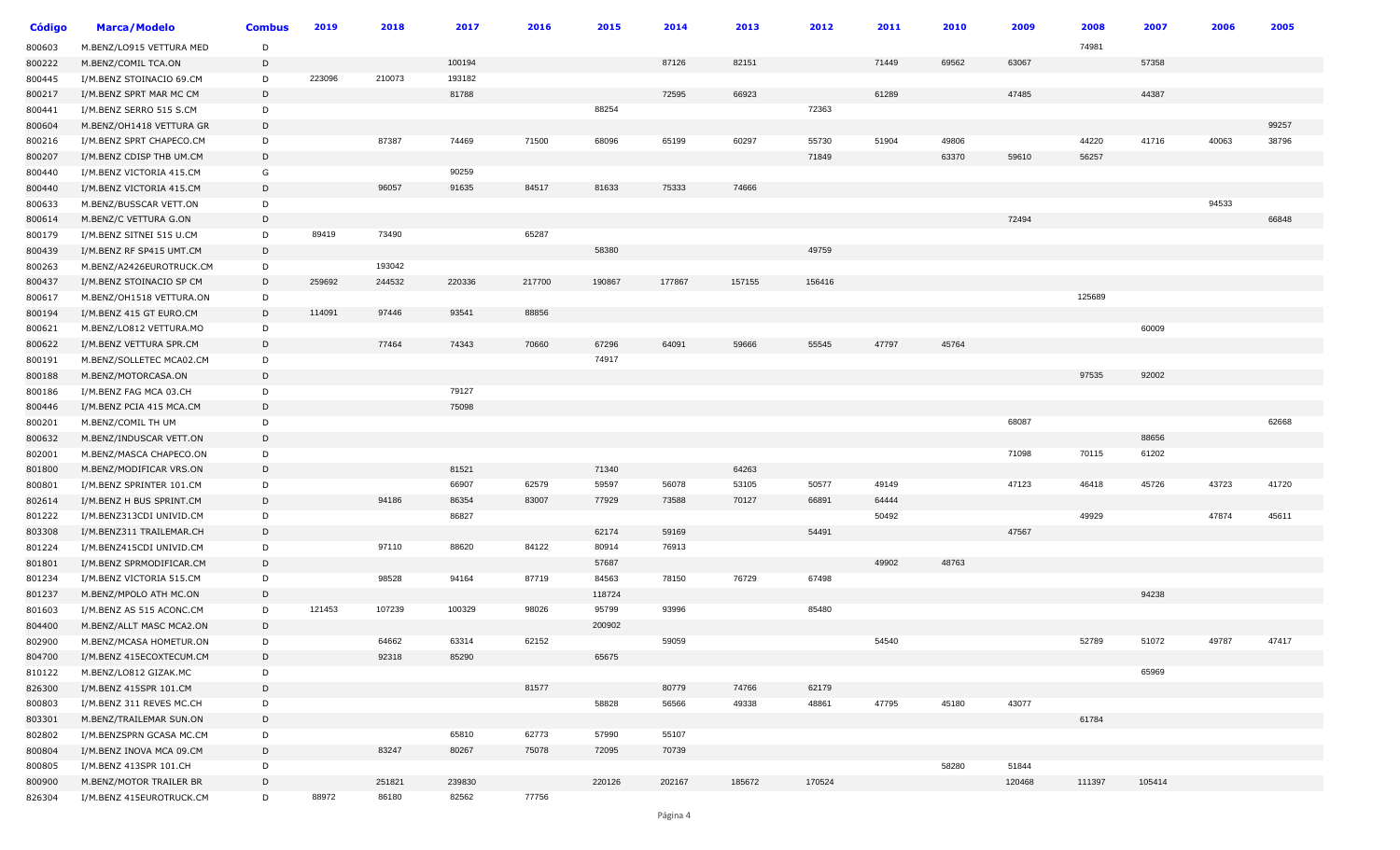| <b>Código</b>      | <b>Marca/Modelo</b>           | <b>Combus</b> | 2019   | 2018   | 2017   | 2016   | 2015   | 2014   | 2013   | 2012   | 2011   | 2010   | 2009   | 2008   | 2007   | 2006   | 2005   |
|--------------------|-------------------------------|---------------|--------|--------|--------|--------|--------|--------|--------|--------|--------|--------|--------|--------|--------|--------|--------|
| 801203             | I/M.BENZ313 ATHOS MC.CM       | D             |        | 120806 | 111453 | 106057 | 102743 |        | 90060  | 86218  | 82904  | 78385  | 66208  | 65554  |        |        | 60834  |
| 803304             | I/M.BENZ413 TRAILEMAR.CM      | D             |        |        |        |        |        |        |        |        | 55559  | 52757  |        |        | 43581  |        | 41899  |
| 801706             | M.BENZ/COMIL P ENG MC.ON      | D             |        |        |        |        | 97210  | 89484  | 86180  |        |        |        |        |        |        |        |        |
| <b>Fabricante:</b> | MARCOPOLO                     |               |        |        |        |        |        |        |        |        |        |        |        |        |        |        |        |
| 800700             | MARCOPOLO/VOL UNIVIDA.MC      | D             |        | 172274 |        |        |        |        |        |        |        | 91967  |        | 84797  |        |        | 62206  |
| 803103             | MARCOPOLO/SITNEI UM.ON        | D             |        |        | 113626 |        | 102482 | 99407  | 96423  | 93014  | 91257  |        |        |        |        |        |        |
| 800242             | MARCOPOLO/VOL REVESC.MO       | D             |        |        |        |        |        |        | 109422 | 90764  |        | 81913  |        |        |        |        |        |
| 800213             | MARCOPOLO/VOLARE TCA.ON       | D             | 188066 | 178262 | 169774 | 161689 | 153989 | 147231 | 140770 | 127833 | 126045 | 113171 |        |        | 77849  | 76234  | 72843  |
| 801225             | MARCOPOLO/VOLARE UNIV.MO      | D             |        |        |        |        |        |        |        | 98534  |        |        |        |        |        |        |        |
| 800212             | MARCOPOLO/VOLARE ADAP.MC      | D             |        |        |        |        |        |        | 92649  | 90390  | 83775  | 80638  | 69425  |        |        |        |        |
| 800142             | MARCOPOLO/USATE UM UA.MC      | D             |        |        |        |        | 119866 |        |        |        |        |        |        |        |        |        |        |
| 800504             | MARCOPOLO/V TRANSFORM MH      | D             |        |        |        |        |        |        |        | 63391  | 62944  |        |        |        |        |        |        |
| 801700             | MARCOPOLO/ENGEVEL MOV.ON      | D             |        |        |        |        |        |        |        |        | 126455 | 120448 | 114037 | 107100 |        |        |        |
| 800501             | MARCOPOLO/VO TRANSFORM        | D             |        |        |        |        |        |        |        |        |        |        |        | 101122 |        |        |        |
| 800210             | MARCOPOLO/VO RODY.MC          | D             |        |        |        |        |        |        |        |        | 119286 |        | 106622 |        |        | 83776  |        |
| 800219             | MPOLO/VOLA FURGOBENTO.ON      | D             |        |        |        |        |        |        |        |        |        |        | 71735  |        |        |        |        |
| 800202             | MARCOPOLO/VOLARE TH UM        | D             |        |        |        |        |        |        |        |        |        |        | 88609  | 81217  | 66536  | 62224  |        |
| 801200             | MARCOPOLO/VO ATHOS MC.ON      | D             |        |        |        |        |        |        | 99179  | 90363  | 86861  | 77692  | 72764  | 64786  |        |        | 48224  |
|                    | <b>Fabricante: MOTOR-CASA</b> |               |        |        |        |        |        |        |        |        |        |        |        |        |        |        |        |
| 807001             | I/MOTOR-CASA MICROONIBUS      | D             | 109430 |        |        |        | 93676  |        | 81714  |        | 75857  |        | 64700  |        | 59681  |        |        |
| 813001             | I/MOTOR-CASA CAMIONETA        | D             |        | 86670  |        |        |        | 74206  | 70494  | 67920  |        |        |        | 63276  | 60876  | 55348  |        |
| 825001             | I/MOTOR-CASA UTILITARIO       | D             |        |        |        |        |        |        |        |        |        |        |        |        |        | 42418  | 40221  |
| 825000             | MOTOR-CASA/UTILITARIO         | D             |        |        |        |        | 95813  | 90330  |        |        | 79720  |        | 78380  |        | 74800  | 70344  | 65227  |
| 823001             | I/MOTOR-CASA CAMINHONETE      | D             |        | 85751  | 83987  |        |        | 73646  | 70331  | 64660  | 62366  | 60939  | 59719  |        |        |        |        |
| 823000             | MOTOR-CASA/CAMINHONETE        | G             |        |        |        |        | 51681  |        |        | 46768  | 43587  | 41038  | 40089  | 39386  | 37116  | 34473  |        |
| 823000             | MOTOR-CASA/CAMINHONETE        | D             | 81710  | 78276  | 75335  | 71798  | 68744  | 64820  | 61733  | 58795  | 55995  | 50980  | 45307  | 42174  | 38544  | 34927  | 33028  |
| 814001             | I/MOTOR-CASA CAMINHAO         | D             | 208243 | 193674 | 184452 | 173017 | 167304 | 159641 |        | 146978 | 137968 | 131967 | 128322 | 123007 | 116262 | 112507 | 108918 |
| 814000             | MOTOR-CASA/CAMINHAO           | D             |        | 131680 | 125409 | 119438 | 115575 | 108582 | 102011 | 101454 | 95474  | 90815  | 87653  | 82550  | 77066  | 68847  | 65021  |
| 807000             | MOTOR-CASA/MICROONIBUS        | D             |        |        |        | 100810 |        | 95680  | 87084  | 83656  | 79726  | 76377  | 70363  | 65195  | 57711  | 52813  | 50903  |
| 813001             | I/MOTOR-CASA CAMIONETA        | G             |        |        |        |        |        |        |        |        |        |        |        |        |        | 41780  |        |
| 813000             | MOTOR-CASA/CAMIONETA          | D             | 98627  | 92987  |        | 80849  |        | 73341  | 70860  | 69260  | 64273  | 62066  | 60543  | 56319  | 53173  | 50140  | 49410  |
| 807000             | MOTOR-CASA/MICROONIBUS        | G             | 104510 |        |        |        |        |        |        | 83656  |        |        |        |        |        |        |        |
| 808000             | MOTOR-CASA/ONIBUS             | D             |        | 196767 |        |        |        |        | 146984 | 139984 | 135135 | 119308 | 111759 | 104587 | 96831  | 90115  | 83994  |
| 808001             | I/MOTOR-CASA ONIBUS           | D             |        |        |        |        |        |        |        | 73908  |        |        |        |        |        | 70813  |        |
| 813000             | MOTOR-CASA/CAMIONETA          | G             |        |        | 83370  |        |        | 73480  | 69981  | 66649  | 63940  | 62802  | 59812  | 58301  | 56113  | 53955  | 51594  |
| <b>Fabricante:</b> | PEUGEOT                       |               |        |        |        |        |        |        |        |        |        |        |        |        |        |        |        |
| 801204             | PEUGEOT/BOXER ATHOSMC.CH      | D             |        |        |        |        | 72058  | 69498  | 64532  | 58251  | 54039  | 52336  | 43604  | 40723  |        |        |        |
| 800137             | PEUGEOT/BETOCAR BOXER.CH      | D             |        |        |        |        |        |        |        | 63173  | 57163  |        | 54642  |        | 49177  |        |        |
| 803307             | PEUGEOT/TRAILEMAR BOX.CH      | D             |        |        |        |        |        |        |        |        |        | 56865  |        | 50219  |        |        |        |
| 800131             | PEUGEOT/FOZ BR.CH             | D             |        |        |        |        |        |        |        |        | 54328  |        |        |        |        |        |        |
| 803001             | PEUGEOT/BOXER ADAPTA.CH       | D             |        |        |        |        |        |        |        |        |        | 54015  |        |        |        |        |        |
| 800503             | PEUGEOT/B TRANSFORM CM        | D             |        |        |        |        | 93382  |        |        |        |        | 74705  |        | 45762  | 44033  |        |        |
| 803000             | PEUGEOT/BOXER MAR MC CH       | D             |        |        |        |        | 79678  |        |        | 64509  |        | 58262  | 53390  | 50211  |        |        |        |
| 803002             | PEUGEOT/BOXER NIKS MC.CH      | D             |        |        |        |        | 75212  | 71760  | 65175  | 61429  | 56569  | 55270  |        |        |        |        |        |
| 801701             | PEUGEOT/BO ENGEVEL UM.CH      | D             |        |        |        |        |        |        |        |        |        | 57516  | 54778  | 53536  |        |        |        |
| 800500             | PEUGEOT/B TRANSFORM MC        | D             |        |        |        |        |        | 65594  |        |        |        | 57296  |        |        |        |        |        |
|                    | Fabricante: REBOQUE IMAL      |               |        |        |        |        |        |        |        |        |        |        |        |        |        |        |        |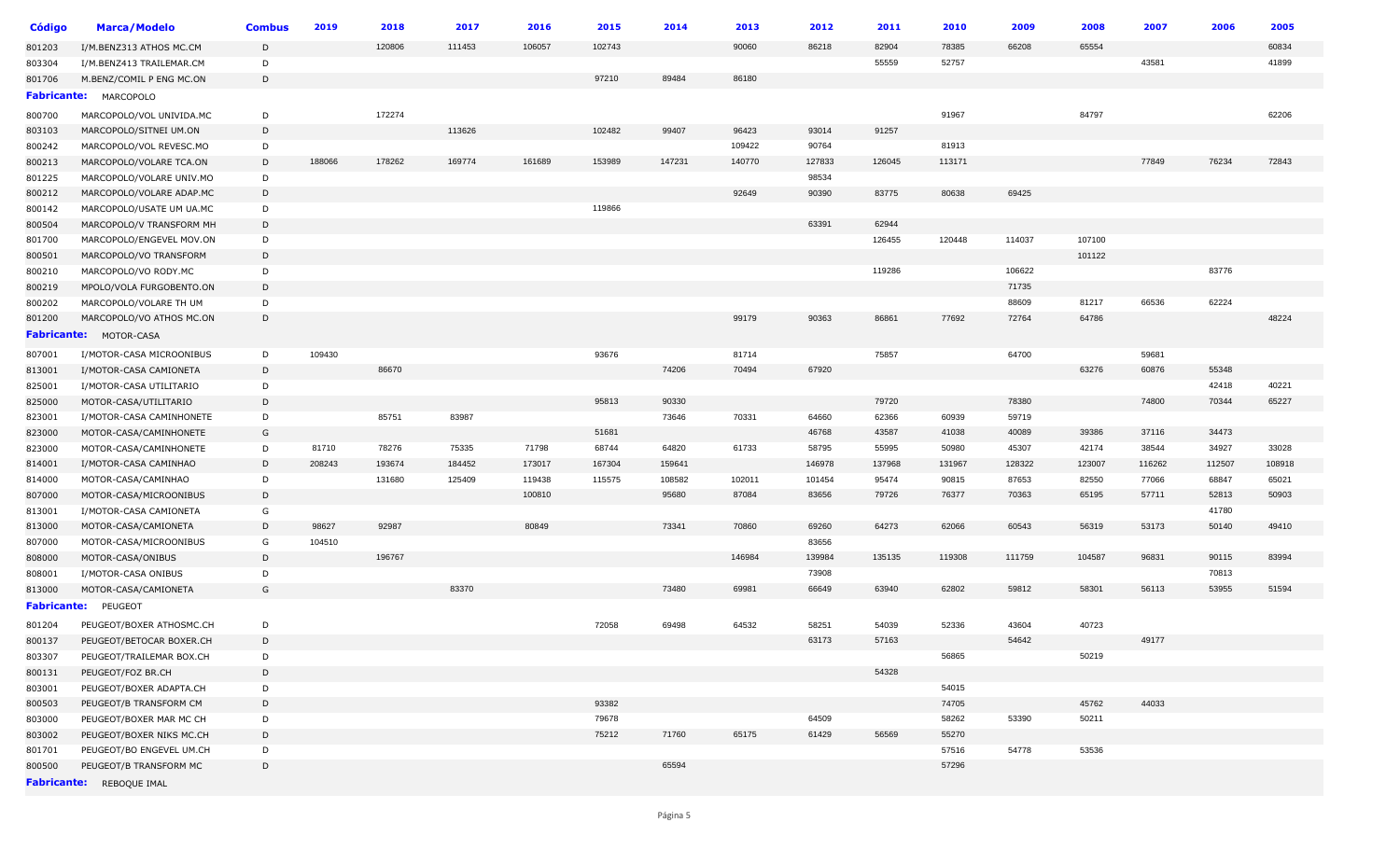| <b>Código</b>      | <b>Marca/Modelo</b>      | <b>Combus</b> | 2019   | 2018   | 2017   | 2016   | 2015   | 2014   | 2013   | 2012  | 2011  | 2010  | 2009  | 2008  | 2007  | 2006  | 2005  |
|--------------------|--------------------------|---------------|--------|--------|--------|--------|--------|--------|--------|-------|-------|-------|-------|-------|-------|-------|-------|
| 871639             | REBOQUE IMAL             | G             |        |        |        |        | 66296  |        |        |       |       |       |       |       |       |       |       |
| <b>Fabricante:</b> | RENAULT                  |               |        |        |        |        |        |        |        |       |       |       |       |       |       |       |       |
| 800226             | RENAULT/EUROHOME NEO.CH  | D             |        |        |        |        |        |        |        | 70834 | 66715 | 66259 |       |       |       |       |       |
| 800230             | RENAULT/CASADOCAMPING.CH | D             |        |        |        |        |        |        |        |       | 47920 | 45928 |       |       |       |       |       |
| 800220             | RENAULT/INDUST PLATNO.CH | D             |        |        |        |        |        |        |        |       |       |       | 37701 |       |       |       |       |
| 800233             | RENAULT/TRAILER MA 13.CH | D             |        |        | 72893  | 69421  | 66071  | 63811  | 59887  | 58644 | 55095 | 52875 |       |       |       |       | 32189 |
| 800241             | RENAULT/MT13M3 SETEC.CH  | D             |        |        |        |        |        |        | 57491  | 55643 |       |       |       | 35788 |       |       |       |
| 800250             | RENAULT/NIKSCAP MCA05.CH | D             |        | 83444  |        |        |        | 59153  | 54195  |       |       |       |       |       |       |       |       |
| 803101             | RENAULT/M SITNEI MC.CT   | D             |        |        |        |        |        | 52941  |        | 49651 |       |       | 41092 |       |       |       |       |
| 800176             | RENAULT/RONTAN MAS MC.CH | D             |        |        |        |        | 103349 |        |        |       |       |       |       |       |       |       |       |
| 826302             | RENAULT/FAG MCA 03.CH    | D             |        |        |        | 95437  |        |        | 80736  |       |       |       |       |       |       |       |       |
| 800115             | RENAULT/SCHEID.CH        | D             |        |        |        |        | 63039  | 59716  | 57516  | 52738 | 48205 | 44662 |       |       | 35811 |       |       |
| 804900             | RENAULT/DUARON MST100.CH | D             |        |        |        | 111033 | 108295 |        |        |       |       |       |       | 37599 |       |       |       |
| 800155             | RENAULT/FOZ BR MCASA.CH  | D             |        |        |        |        |        | 120200 | 113491 |       |       |       |       |       |       |       |       |
| 804800             | RENAULT/MASTER CIRILO CH | D             |        |        | 95279  |        | 84000  | 80309  | 79071  |       | 76570 |       |       |       |       |       |       |
| 804500             | RENAULT/TCA MASTER MC.CH | D             | 100283 | 95508  | 91861  | 87065  | 83482  | 68023  | 63988  |       |       |       |       |       | 44132 | 42506 | 41553 |
| 800169             | RENAULT/MARIMAR MCA06.CH | D             |        | 77531  | 72180  | 64190  |        | 59955  |        |       |       |       |       |       |       |       |       |
| 804000             | RENAULT/MAST EURO UM .CH | D             |        | 72758  | 69294  |        | 63263  | 62212  |        |       |       |       |       |       |       |       |       |
| 800208             | RENAULT/MASTER THB UM.CH | D             |        |        |        | 74781  | 71220  | 64027  | 61361  |       | 56060 | 50366 |       |       |       |       | 41452 |
| 803800             | RENAULT/ALFLEN MASTER.CH | D             |        |        |        |        | 66896  | 61708  |        |       |       |       |       |       |       |       |       |
| 800180             | RENAULT/MAST TOURLIFE.CH | D             |        |        | 92472  |        | 83300  | 79141  | 74888  |       |       |       |       |       |       | 42874 |       |
| 803501             | I/RENAULT KAN PERKONS.CH | G             |        |        |        |        | 28206  |        |        |       | 21504 |       | 19049 |       |       |       |       |
| 800182             | RENAULT/INOVA MCA 09.CH  | D             | 93286  | 85457  | 76554  | 71890  | 66386  | 63552  |        | 62323 |       | 53464 |       |       |       |       |       |
| 800187             | RENAULT/MASTER SCHEID.CH | D             |        | 102894 | 97995  | 96752  | 92501  | 86443  | 79236  |       |       |       |       |       |       |       |       |
| 800198             | RENAULT/NEW MASTER L3.CH | D             |        |        | 68275  |        |        |        |        |       |       |       |       |       |       |       |       |
| 804100             | RENAULT/MASTERPORTOMC.CH | D             |        | 115903 |        |        |        |        |        |       |       |       |       |       |       |       |       |
| 801900             | RENAULT/MAST SRB TRIP.CH | D             |        |        |        |        |        |        |        |       |       |       | 58314 |       | 54763 |       |       |
| 801401             | RENAULT/MT13 SOBERANA.CH | D             |        |        |        |        |        | 80302  |        |       | 64367 | 62324 | 56438 | 54510 |       |       |       |
| 800602             | RENAULT/MASTER CH VETT   | D             |        |        |        |        | 85525  | 81185  |        |       |       |       |       |       |       |       | 33450 |
| 801400             | RENAULT/M SOBERANA UM.CH | D             |        |        |        |        |        |        | 53917  | 53560 | 49413 | 48691 |       |       |       |       |       |
| 800613             | RENAULT/M VETTURA M.CH   | D             |        |        |        | 74146  | 71495  | 68091  | 64519  | 61721 | 57952 | 55878 | 53963 | 47843 | 39438 |       | 38034 |
| 800239             | RENAULT/CHAPECO MC.CH    | D             |        | 76865  | 71281  | 66824  | 63388  | 60617  | 55764  | 53658 | 48761 | 45738 |       | 38123 | 35094 | 32936 |       |
| 800252             | RENAULT/EUROHOME TOUR.CH | D             | 119322 | 115909 | 109477 | 103760 | 98210  | 93386  | 85246  |       |       |       |       |       |       |       |       |
| 800628             | RENAULT/MASTER 101.CH    | D             |        |        |        | 81422  | 78138  | 74418  | 71871  | 68437 |       | 43644 | 42809 | 41973 |       | 41185 | 38264 |
| 801212             | RENAULT/VICTORIA DREW.CH | D             |        |        | 127215 | 116993 | 111424 | 97217  | 86510  | 76547 | 71115 | 66049 |       | 53446 |       |       |       |
| 801901             | RENAULT/M TRAILEMAR.CH   | D             |        | 93495  | 89043  | 84803  | 81828  | 80047  | 69640  | 66159 | 62116 | 56466 | 55506 | 48544 |       |       |       |
| 801902             | RENAULT/MAST ECOXT UM.CH | D             | 99197  | 84563  | 78779  | 73462  |        |        | 68496  |       |       |       |       |       |       |       |       |
| 802200             | RENAULT/MASTER NIKSMC.CH | D             | 118310 | 112677 | 102856 | 98786  | 94951  | 87203  | 78643  |       | 63000 | 62668 | 58066 | 55011 |       | 49940 | 47378 |
| 800267             | RENAULT/CASACAMPING C.CH | D             |        |        |        |        |        |        |        |       | 48627 | 46196 |       |       |       |       |       |
| 802607             | RENAULT/TREILAR.CH       | D             |        |        |        |        | 49740  |        | 36430  |       | 24374 |       | 21433 |       |       |       |       |
| 800256             | RENAULT/MASTER HCB UM.CH | D             |        |        |        |        | 98030  |        | 88680  |       |       |       |       |       |       |       |       |
| 800255             | RENAULT/CASACAMPING M.CH | D             |        |        |        |        |        | 61139  |        |       |       |       |       |       |       |       |       |
| 800264             | RENAULT/MASC TOURLIFE.CH | D             |        |        |        |        |        | 60183  |        |       |       |       |       |       |       |       |       |
| 802602             | RENAULT/M13M3 HOMEBUS.CH | D             |        |        | 63599  | 60000  | 57926  | 56967  | 56797  | 53440 | 47869 | 42883 |       | 35700 | 32948 |       | 30022 |
| 801102             | RENAULT/ANHANGUERA M3.CH | D             |        |        |        |        |        |        |        | 49513 |       |       |       |       |       |       |       |
| 800260             | RENAULT/GREENCAR MAST.CH | D             |        | 83443  |        |        |        |        |        |       |       |       |       |       |       |       |       |
| 802606             | RENAULT/M11M3 HOMEBUS.CH | D             |        |        |        |        |        |        |        |       |       |       |       |       | 43484 |       |       |
| 800264             | RENAULT/MASC TOURLIFE.CH | G             |        |        |        |        |        | 60183  |        |       |       |       |       |       |       |       |       |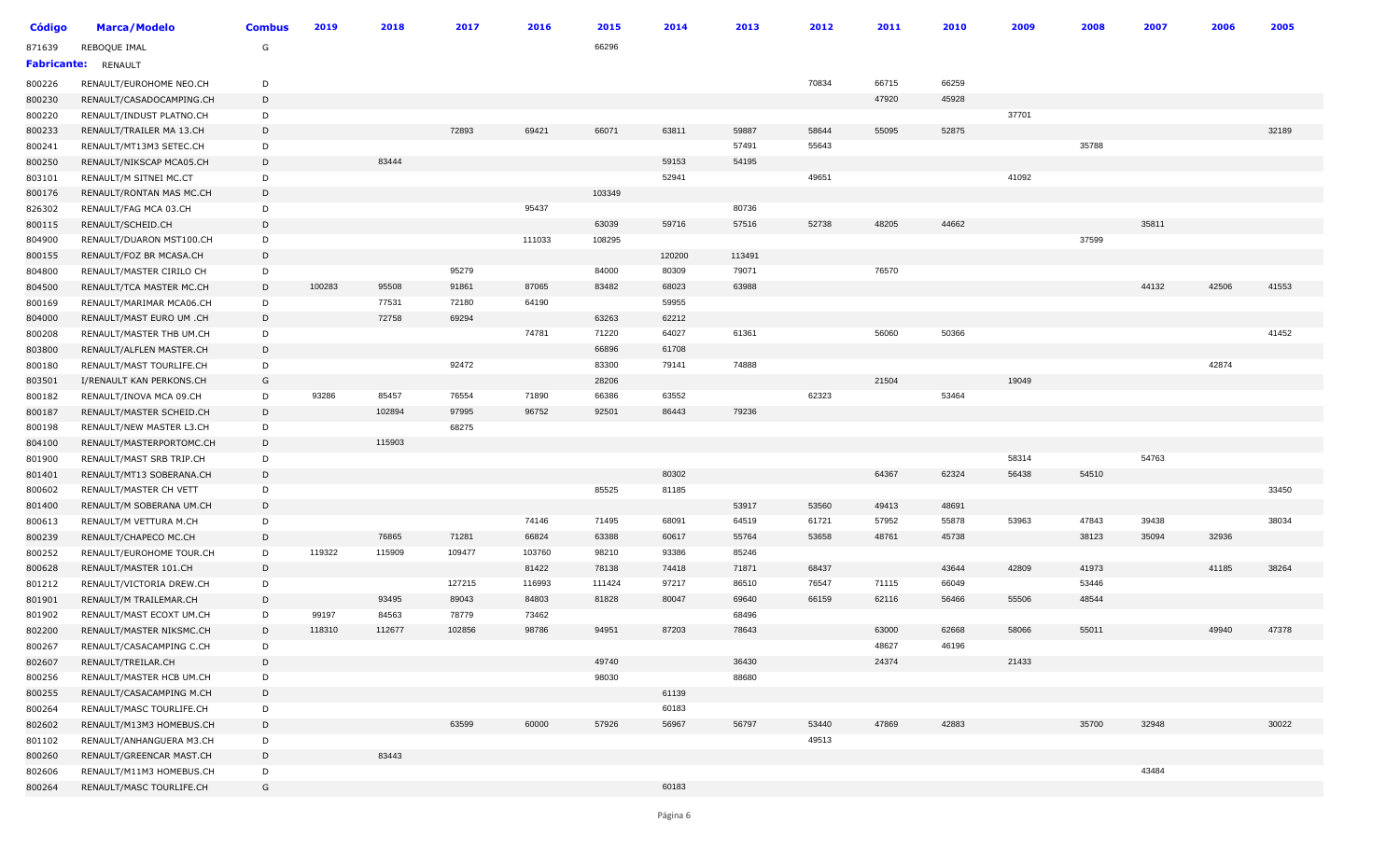| <b>Código</b>      | <b>Marca/Modelo</b>           | <b>Combus</b> | 2019   | 2018   | 2017   | 2016   | 2015   | 2014   | 2013   | 2012   | 2011   | 2010   | 2009   | 2008   | 2007   | 2006   | 2005   |
|--------------------|-------------------------------|---------------|--------|--------|--------|--------|--------|--------|--------|--------|--------|--------|--------|--------|--------|--------|--------|
| <b>Fabricante:</b> | <b>SCANIA</b>                 |               |        |        |        |        |        |        |        |        |        |        |        |        |        |        |        |
| 800432             | SCANIA/INDUST CRUISER.ON      | D             |        | 398771 | 380726 |        |        | 355135 |        |        | 302103 |        |        |        |        |        |        |
| 800433             | SCANIA/INDUST CRUISE2.ON      | D             |        |        | 359451 | 337398 | 327358 | 301401 | 284893 | 270554 | 260632 |        |        |        |        |        |        |
| 800630             | SCANIA/MPOLOP TRAMELA.ON      | D             |        |        |        |        |        |        |        |        |        |        |        |        |        | 73757  |        |
| 800618             | SCANIA/K380 VETTURAG.ON       | D             |        |        |        | 418071 |        | 374993 |        | 342064 |        |        | 258188 |        |        |        |        |
| 800658             | SCANIA/VETTURA P310.CM        | D             |        |        |        |        |        | 275019 |        |        |        |        |        |        |        |        |        |
| 801306             | SCANIA/TRAILCAR COMAN.ON      | D             | 124056 |        |        |        |        |        |        |        |        |        |        |        |        |        |        |
| 800644             | SCANIA/BUSS P TRAMELA.ON      | D             |        |        |        |        |        |        |        |        | 239101 |        |        |        | 199251 |        |        |
| 800410             | SCANIA/K114 INDUST SUPR       | D             |        |        |        |        |        |        |        |        |        |        |        | 258649 | 232915 |        |        |
| 800646             | SCANIA/MPOLPL TRAMELA.ON      | D             |        |        |        |        |        |        |        | 307948 |        |        |        |        |        |        |        |
| 800403             | SCANIA/K94 INDUST SUPREM      | D             |        | 488141 | 471635 |        | 440176 |        |        | 382762 | 364535 | 347178 | 326831 | 313256 | 294089 | 279533 |        |
| 803305             | SCANIA/MPO TRAILEMAR.ON       | D             |        |        |        |        |        |        |        |        |        |        |        |        | 65638  |        |        |
| 800124             | SCANIA/K113 TCA.ON            | D             |        |        |        |        |        | 170127 |        |        | 160664 | 149948 |        |        |        |        |        |
| 800116             | SCANIA/MPOLO GIZAK.ON         | D             |        |        |        |        |        |        |        |        |        |        | 74642  |        | 67177  |        |        |
| 800662             | SCANIA/VETTURA R400.CM        | D             |        |        |        | 279036 |        |        |        |        |        |        |        |        |        |        |        |
| 800608             | SCANIA/K310 VETTURA GRAN      | D             |        |        |        |        |        | 387536 |        |        | 341733 |        |        |        |        | 227401 |        |
| 803202             | SCANIA/MP M.TRAILER.ON        | D             |        |        |        |        |        |        |        |        |        | 206765 |        |        |        |        |        |
| 800609             | SCANIA/K114 VETTURA GRAN      | D             |        |        |        |        |        |        |        |        |        |        |        | 283688 | 254588 |        |        |
| 800110             | SCANIA/K124 SCHEID EX.ON      | D             |        |        |        |        |        |        |        |        |        |        |        | 167371 |        |        |        |
| 800171             | SCANIA/CASACAMPING CD.ON      | D             |        |        |        |        |        |        |        | 292555 |        |        |        |        |        |        |        |
| 800653             | SCANIA/MPOLOP BRASSUD.ON      | D             |        |        |        |        |        |        |        | 88740  |        |        |        |        |        |        |        |
| 800657             | SCANIA/VETTURA F250HB.ON      | D             |        |        |        |        |        |        |        | 204263 |        |        |        |        |        |        |        |
|                    | <b>Fabricante:</b> TIFFIN     |               |        |        |        |        |        |        |        |        |        |        |        |        |        |        |        |
| 802300             | I/TIFFIN ALLEG FRED 32BA      | D             |        |        |        |        |        |        |        |        |        |        |        | 242407 |        |        |        |
|                    | <b>Fabricante:</b> TOYOTA     |               |        |        |        |        |        |        |        |        |        |        |        |        |        |        |        |
| 823004             | I/TOYOTA VICTORIA HLX.CH      | D             |        |        |        |        | 165270 |        |        |        |        |        |        |        |        |        |        |
| 823003             | I/TOYOTA DUARON ATH S.CH      | D             |        | 192692 |        |        | 176037 | 171362 |        |        |        |        |        | 143859 |        |        |        |
|                    | Fabricante: TUTTO             |               |        |        |        |        |        |        |        |        |        |        |        |        |        |        |        |
|                    |                               |               |        |        |        |        |        |        |        |        |        |        |        |        |        |        |        |
| 800237             | TUTTO/MHT.CP                  | D             |        |        |        |        |        |        |        | 80683  |        |        |        |        |        |        |        |
|                    | <b>Fabricante: VOLKSWAGEN</b> |               |        |        |        |        |        |        |        |        |        |        |        |        |        |        |        |
| 801302             | VW/TRAILCAR COMMANDSE.ON      | D             |        |        |        |        |        |        |        |        |        |        |        | 165803 |        |        | 133571 |
| 800104             | VW/9.1500DM EL SCHEID DE      | D             |        |        |        |        |        |        | 113964 | 96955  |        | 89965  | 88935  | 83883  |        |        | 67144  |
| 801239             | VW/BUSSCAR 101.ON             | D             |        |        |        |        |        |        |        |        |        |        |        | 123416 | 113455 | 109794 |        |
| 801226             | VW/MPOLO ATHOS MC.ON          | D             |        |        |        |        |        | 181159 | 169956 | 156089 | 148514 |        |        |        |        | 108686 |        |
| 800625             | VW/8.120 OD VETTURA.ON        | D             |        |        |        |        |        |        |        |        |        |        |        | 59111  |        |        |        |
| 800141             | VW/KOMBI CIRILOMC.CH          | G             |        |        |        |        |        |        |        |        |        | 25189  |        | 18538  |        |        |        |
| 800138             | VW/RFINDUSCAR FOZ UMT.MC      | D             |        |        |        |        |        |        |        |        | 81043  |        |        |        |        |        |        |
| 800135             | VW/MPOLO FOZ BR.ON            | D             |        |        |        |        |        |        |        | 151813 |        |        |        |        |        |        |        |
| 801221             | VW/15.180 ATHOS MC.CM         | D             |        | 166115 | 156745 | 142765 | 137807 | 120237 | 116489 |        |        | 104479 | 96531  |        |        |        |        |
| 801214             | VW/VICTORIA KOMBIHOME.CT      | G             |        |        |        |        |        |        | 30518  | 29799  | 27286  |        | 21503  | 21051  | 17832  | 16187  | 13596  |
| 800638             | VW/VETTURA 5.140.MO           | D             |        |        |        |        |        |        |        |        |        |        |        | 110427 |        |        |        |
| 801214             | VW/VICTORIA KOMBIHOME.CT      | D             |        |        |        |        |        |        |        |        |        |        |        | 23825  | 19960  |        |        |
| 800160             | VW/EUROBUS ESPECIALMC.ON      | D             |        |        |        | 108612 | 103843 | 95539  | 93791  | 89088  |        |        |        |        |        |        |        |
| 801803             | VW/COMIL ATHOS MC.ON          | D             |        |        |        | 152376 | 139954 |        |        |        |        |        |        | 90610  |        |        |        |
| 800125             | VW/SCHEID EXECUTIVE.ON        | D             |        |        |        |        |        | 183853 |        |        |        | 147822 |        |        |        |        |        |
| 800118             | VW/MPOLO GIZAK.ON             | D             |        |        |        |        |        |        |        |        |        | 51681  |        |        |        | 47974  | 46592  |
| 800650             | VW/VETTURA 9.160.ON           | D             |        |        |        | 178287 | 169419 | 162277 | 157917 | 149018 |        |        |        |        |        |        |        |